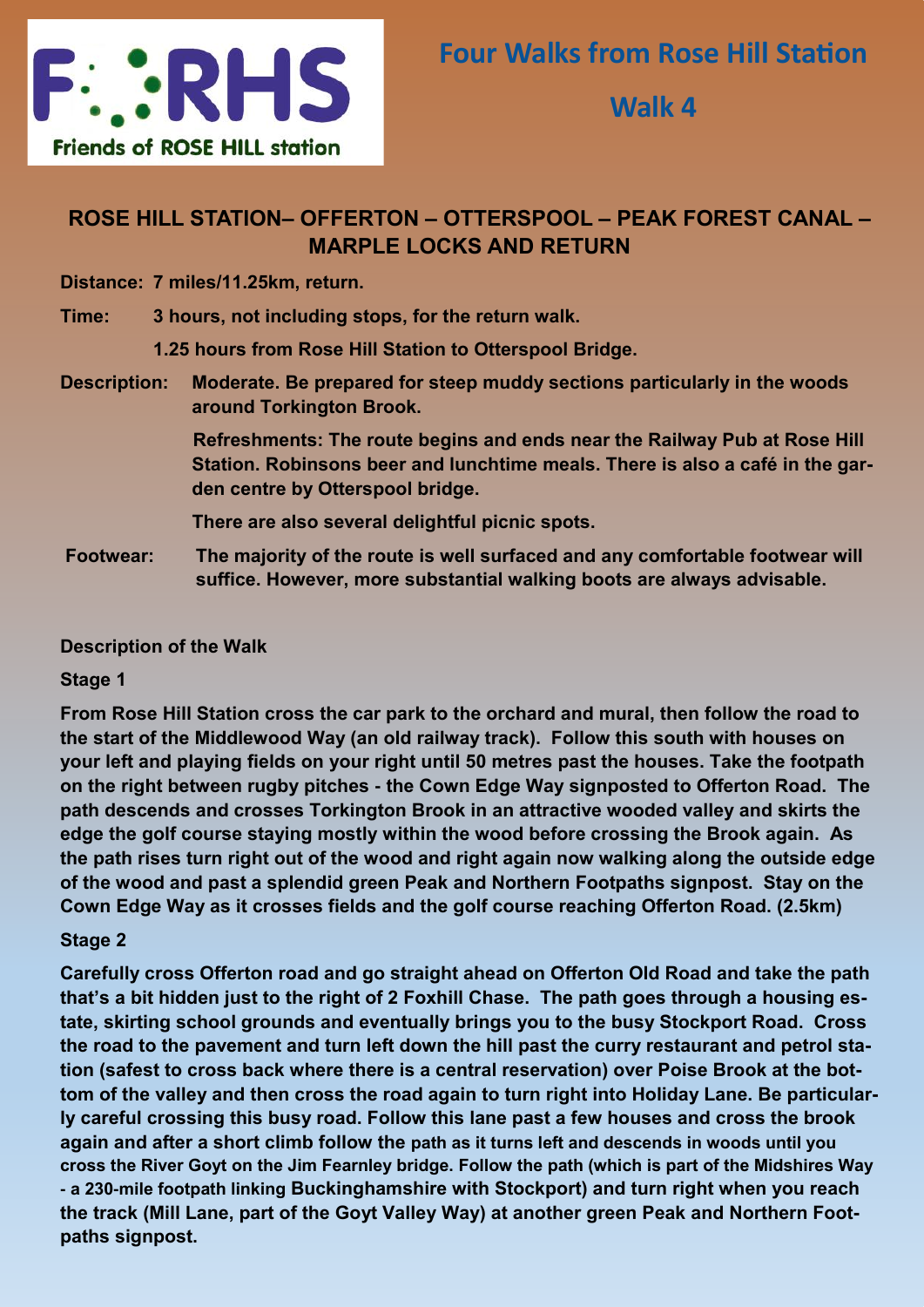

**Walk 4**

#### **Stage 3**

**This takes you to Otterspool Bridge over the River Goyt: Note the hydroelectric works which is a community led scheme to power up to eighty homes. (5km)**

**Do not cross the bridge (unless you want to visit the café in the garden centre or the Hare & Hounds pub) but take the road for 150 metres northwards and cross the road at the pelican crossing. Turn right down into Vale Road and follow this to Chadkirk Chapel which is a deconsecrated chapel with a fascinating history, just off the road on the right. Refreshments may be available here at weekends. Back on the road continue up the steep hill past the farm and St Chad's Well, and take the steps to the right onto the Peak Forest Canal. Turn right and follow the towpath eastwards on the Cheshire Ring Canal. Walk up and over the canal as Hyde Bank Canal Tunnel has no towpath, turning right past Hyde Bank Farm and descending to the eastern portal of this short tunnel. (8km).**

#### **Stage 4**

**Continue along the towpath: this section of the canal crosses the Goyt on the magnificent aqueduct with the railway viaduct above you, and you soon reach the first of the sixteen locks which climb 209 feet.** 



**This lock system is recognised as one of the most attractive flights on the whole canal network with some of the deepest locks in the country.**